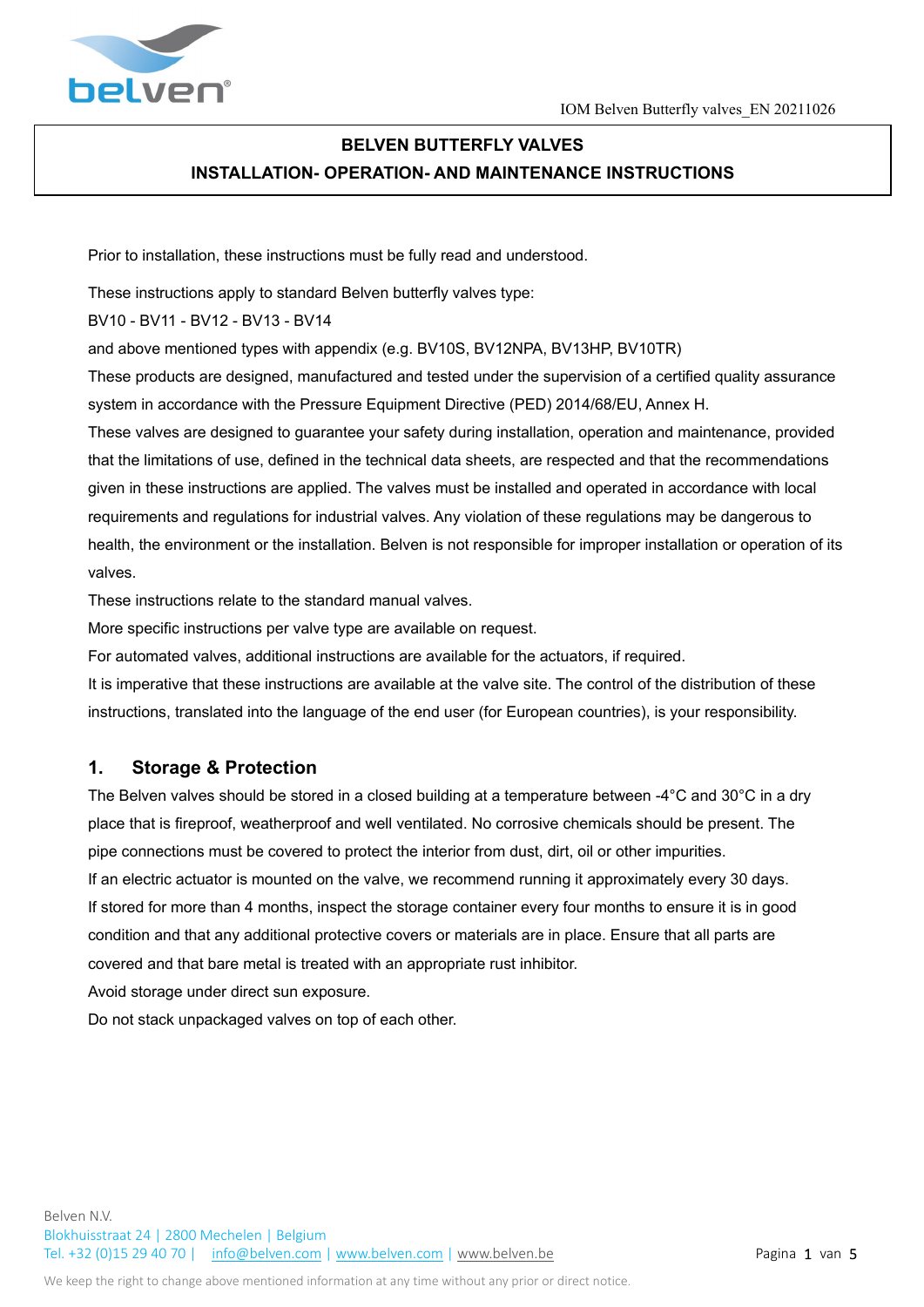IOM Belven Butterfly valves\_EN 20211026



## **2. Cautions**

*Before installing, dismounting or disassembling the valve respect below cautions,:* 

- *1. The butterfly valve installation, operation and maintenance must be performed by trained personnel.*
- *2. Verify that the process conditions are within the application limits of the valve.*
- *3. Before any installation or intervention, the piping must be depressurized, empty and flushed (and decontaminated if a hazardous medium is involved).*
- *4. Use protective clothing and equipment to prevent injury.*
- *5. Clean the piping connections of the valve and the piping before installation.*
- *6. Never perform piping work near a valve that may affect the temperature (e.g. welding may melt seals) or damage the valve (e.g. grinding).*
- *7. If the valve is to be used in a location with a fire or explosion hazard, the user must ensure that the valve is designed for such use (check the "Fire Safe" certificate or ATEX declaration). With ATEX, all metal parts must be grounded.*
- *8. The valve disc of a butterfly valve has a cutting effect. Always make sure that the valve disc does not move during installation or maintenance.*

### **3. Installation**

A visual inspection and testing of the open and closed butterfly valve are required to assess for damage or opening/closing problems before installing the valve.

The butterfly valve should be installed in the open position with the valve disc in the body. We recommend that the disc be approximately 10° in the open position.

Ensure that the pipe connections are cleaned, undamaged and correctly aligned [axial and radial]. The upstream section and the downstream section must be connected to the valve without causing stresses during or after installation.

Remove the protective caps from the valve ends.

The butterfly valves are suitable for mounting between flanges EN 1092-2 and EN 1759-1, unless otherwise specified.

The Wafer-type butterfly valve (BV10 or BV11) has center holes and is clamped between flanges by threaded rods and nuts.

The Lug-type butterfly valve (BV12) has threaded holes and is clamped between the flanges by bolts and nuts. The flange-type butterfly valve (BV13 or BV14) is flanged and is secured in the pipe by bolts and nuts.

Never install a butterfly valve in a pipe bend or too close to pumps or other piping elements to avoid turbulence. Belven recommends a length of straight pipe at least 5x the pipe diameter before and after the butterfly valve. The centric Belven butterfly valves are bi-directional, on the eccentric butterfly valves there is an arrow on the body, this indicates the direction of flow. Be sure to install these valves in the correct position.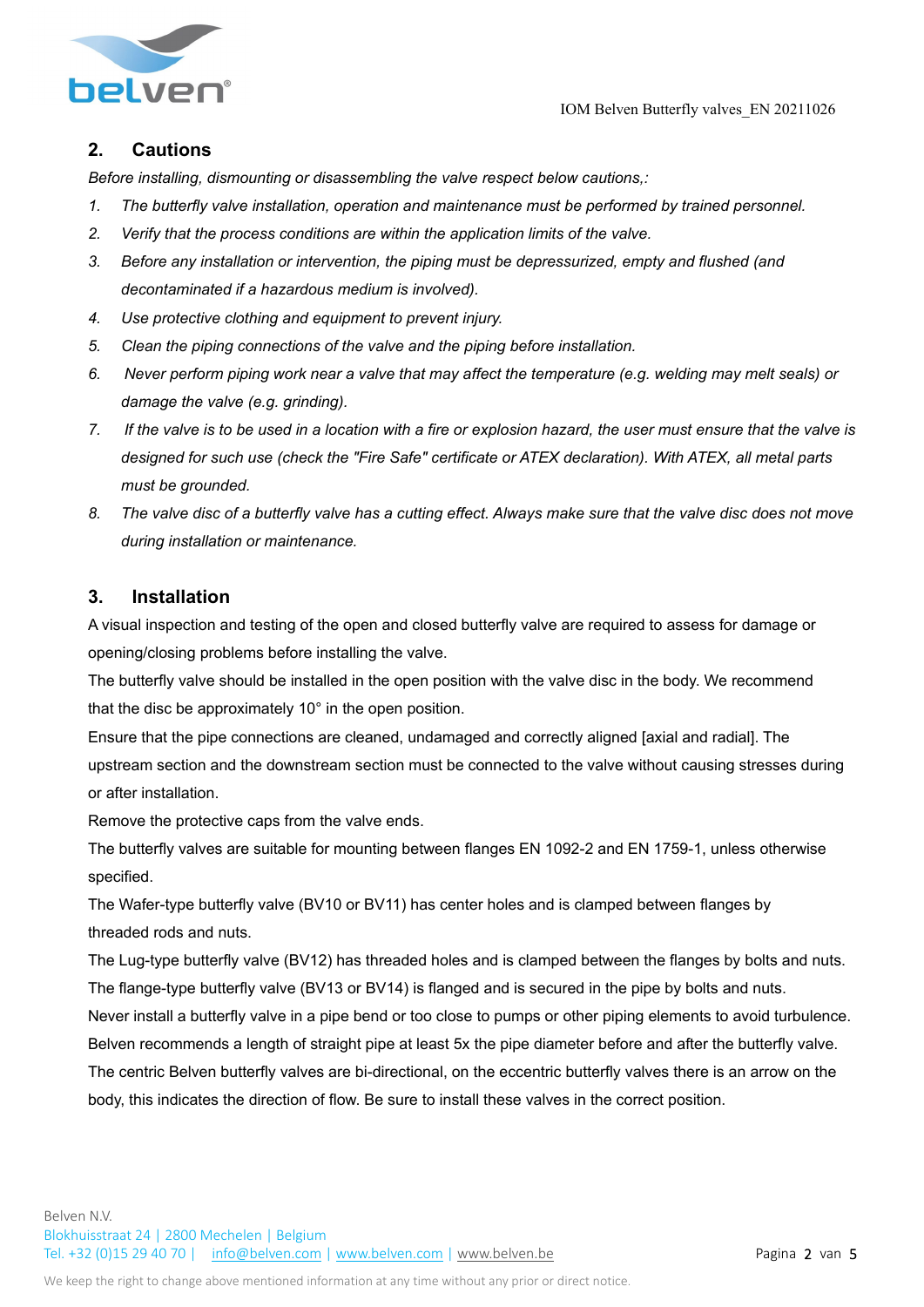

#### **Respect the following recommendations when installing the valves :**

#### **Rubberlined butterfly valves with centric disc :**

For Wafer-type and Lug-type butterfly valves, BV10-BV11-BV12, ensure that the inside diameter of the adjacent flange is large enough to allow the disc to rotate in the fully open position without touching the flange or pipe.

Metal connecting flanges are recommended. The seat of the butterfly valve serves as a seal between the valve body and the connecting flanges. No additional flange gaskets should be installed, they may cause overcompression and distortion of the seat. The distance between the flanges should be 7 to 10 mm wider than the valve body so that the flange faces of the seat remain undamaged during installation. If the butterfly valve is used as an end-of-line valve, then a blind flange must be installed downstream of the butterfly valve

#### **Butterfly valves with eccentric disc :**

Ensure that the inside diameter of the adjacent flange is large enough to allow the disc to rotate in the fully open position without touching the flange or pipe. Metal connecting flanges are recommended. Flange gaskets are required to prevent leakage between the metal connecting surfaces. Depending on the thickness of the flange gaskets, we recommend that the distance between the flanges be approximately 10 mm wider than the valve body for smooth butterfly valve installation.

If the butterfly valve is used as an end-of-line valve, then a blind flange must be installed downstream or the butterfly valve must be secured with a safety latch in the closed position, in order to prevent injuries from movements of the disc or from escaping medium.

Make sure that both flanges are properly assembled against each other and then tighten the bolts and nuts in two steps (first assemble all bolts with the nut loosely screwed on and then tighten them with a torque wrench), whereby the bolts must be crosswise tightened.

Before operating the butterfly valve, ensure that it is fully installed on both sides. The actuators at automated valves should not be connected until the butterfly valves are properly installed.

We recommend that after installation, the entire system be thoroughly flushed with the valve in the open position to remove all residue.

Always turn the butterfly valve to the fully open position when performing a hydrostatic test of the installation. Never use the butterfly valve in the closed position as an end line fixture for holding test pressure.

Open/close the valve 3 to 5 times to be sure it is functioning properly before operating the system.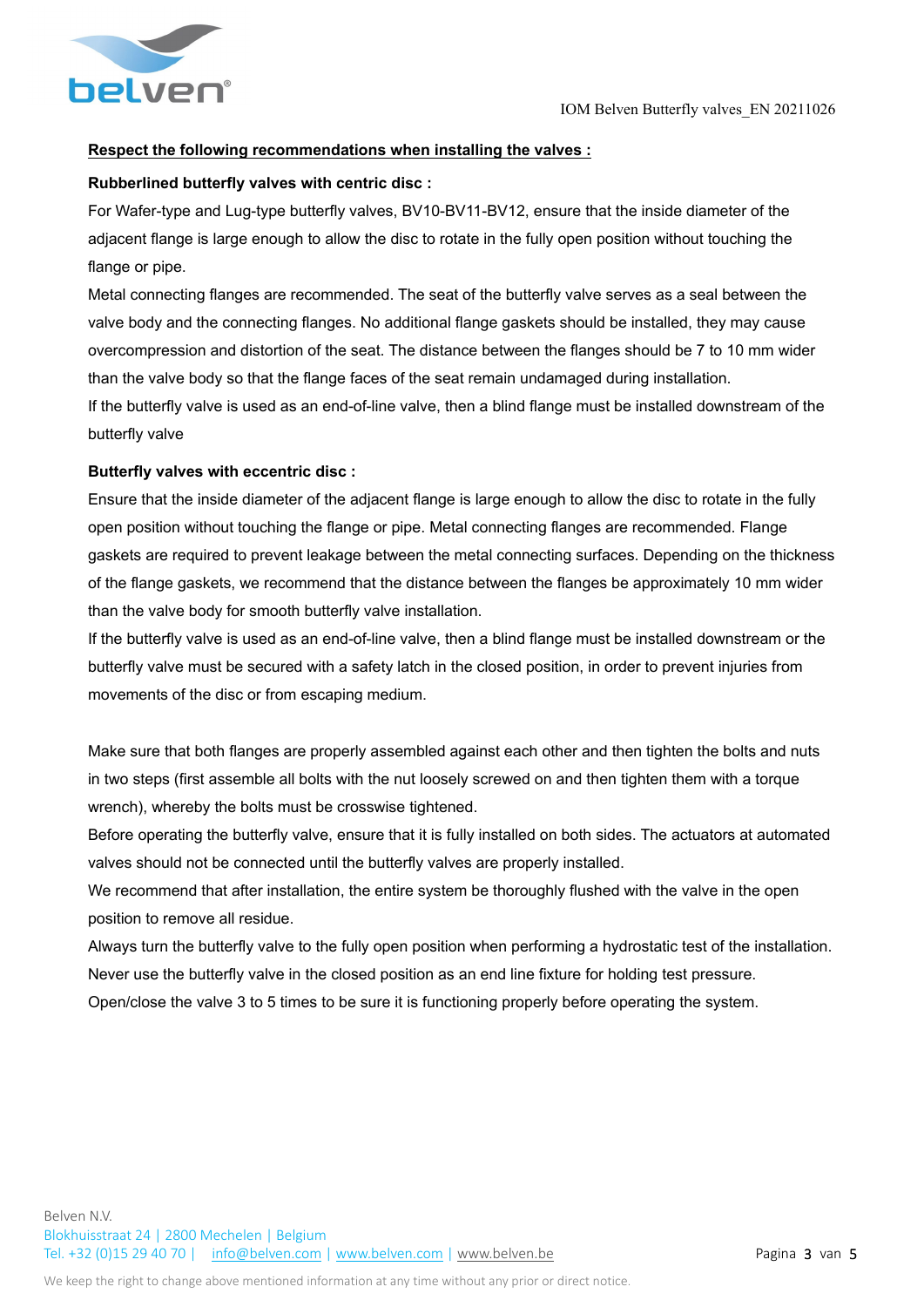

## **4. Operation**

The fluid through the valve must be compatible with the valve's construction materials. Pressure and temperature conditions must be within the operating conditions recommended in the technical documentation.

When commissioning, ensure that no dirt or foreign objects remain in the valve or pipe. In case of doubt, flush the pipe carefully with water.

If the valve has not been used for a long time, it should be opened and closed manually several times before actual use. All manually operated valves are closed in the standard clockwise direction. The closed position is indicated by the position of the lever.

Water hammer creates a power surge at the closed valve and can damage the disc/shaft or disc/seat connection. Avoid water hammer when starting a pump.

Any inappropriate operation can cause leakages or other problems.

### **5. Maintenance**

The Belven butterfly valve should be periodically checked for proper operation.

For proper valve operation, it is recommended that the butterfly valve is fully opened and closed several times each month. A higher checking frequency is recommended when the valve is operating under severe conditions.

Any leakage should be repaired immediately.

**Before removing the valve from the system or before any disassembly, ensure that the system is depressurized and cooled**. Wear protective clothing and equipment to avoid injury. Always isolate the affected section of the pipeline, depressurize it completely and drain the medium completely before dismounting the butterfly valve. Ensure that no medium can enter the pipeline during maintenance. If the valve is automated, the power source must always be disconnected from the control before dismounting the butterfly valve.

In case of questions or doubts please contact your Belven representative for assistance.